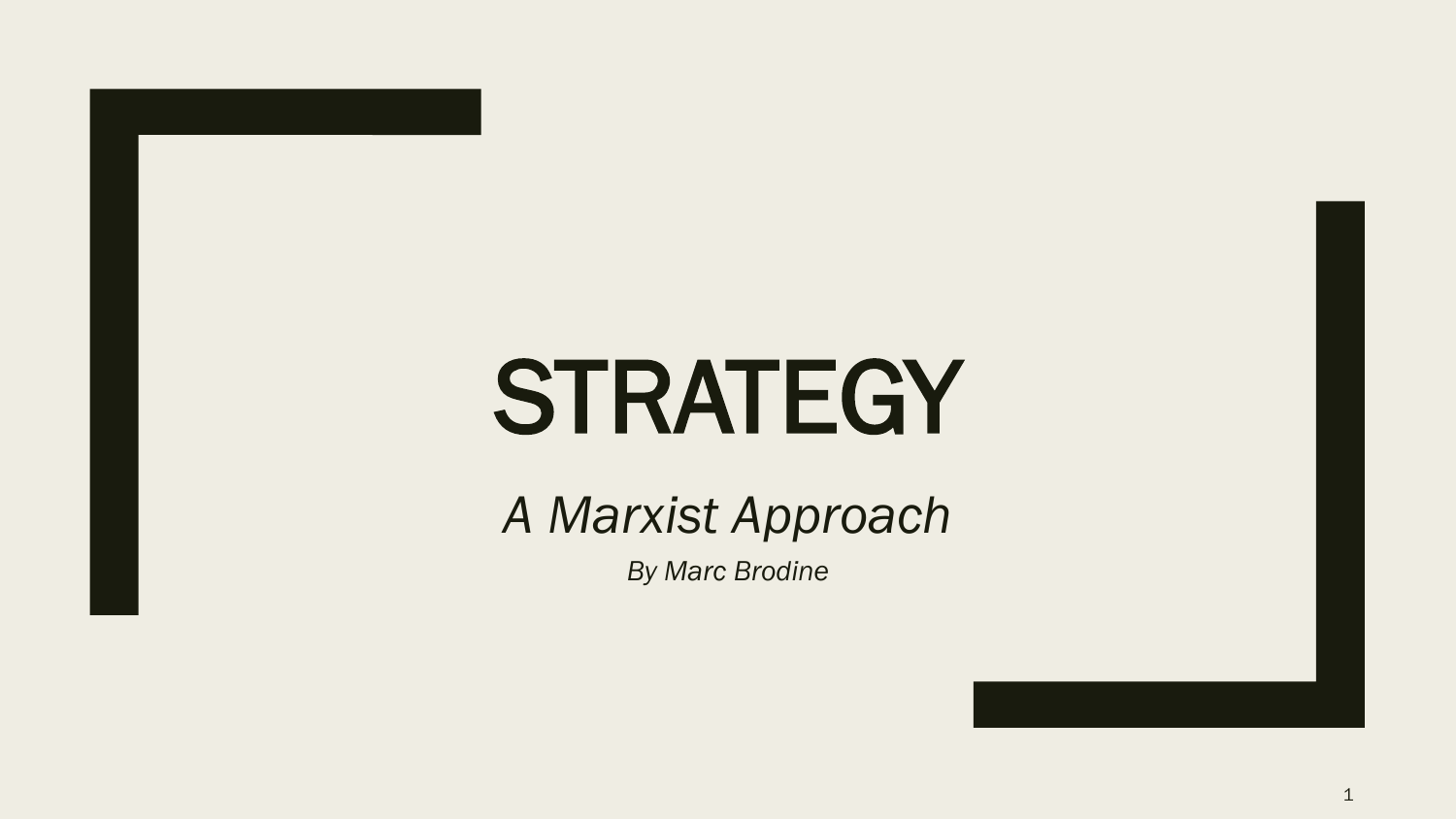## A Marxist Approach to Strategy Does NOT

- Stop once ultimate goals are identified nor confuse ultimate goals with immediate tactics
- Confuse what we want or wish with a careful understanding of what actually is
- Seek to shoehorn reality into predetermined categories
- Confuse the concepts of stages of struggle with a mechanical understanding of process
- stop changing as reality shifts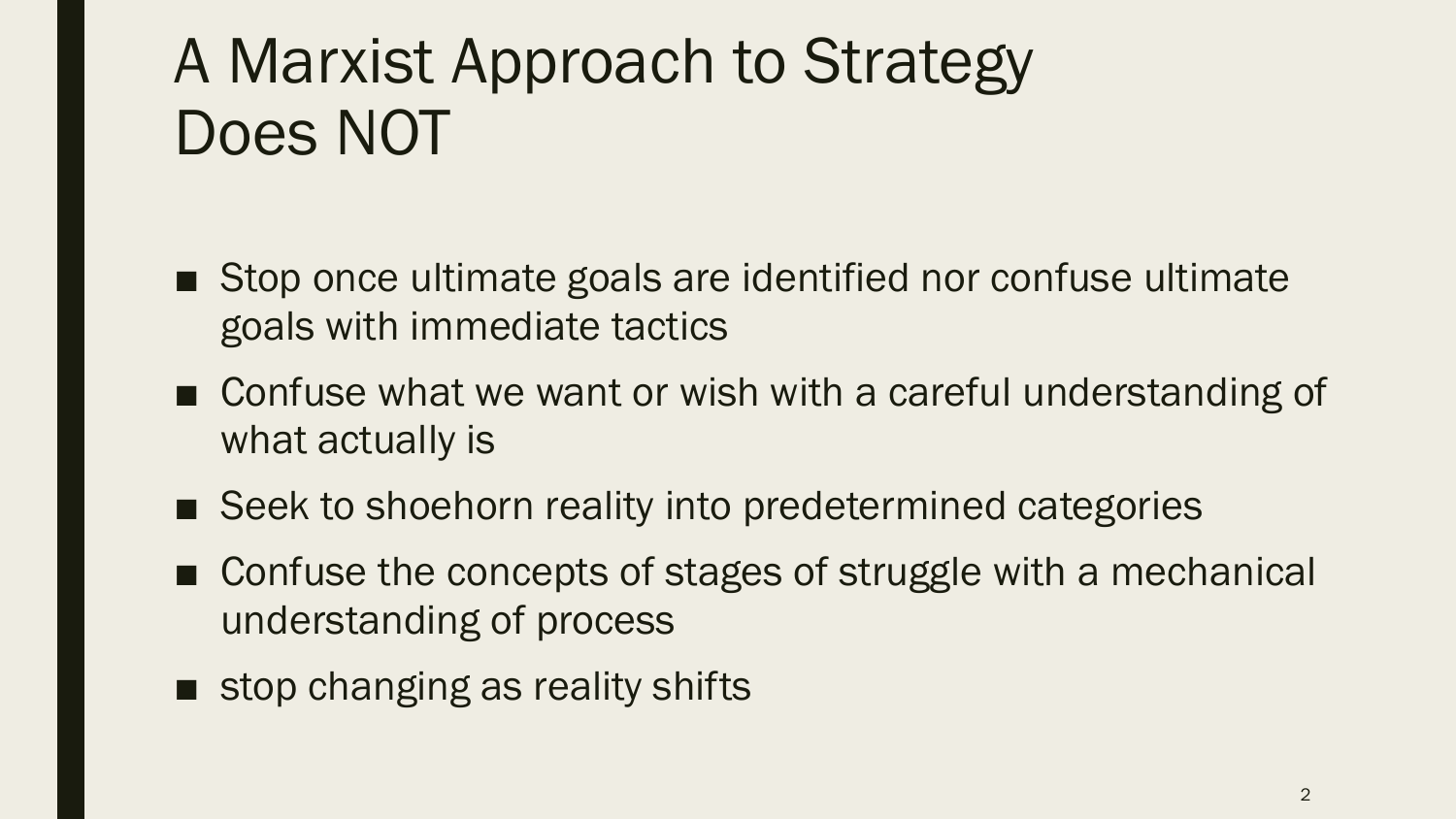### Don't stop once ultimate goals are identified

- For example, in the environmental movement, some leftists correctly understand that capitalism itself is the main cause of environmental problems and the main obstacle to solving them
- They correctly understand that, in order to create permanent, lasting, fundamental solutions, capitalism must be replaced by socialism
- They correctly understand that to replace capitalism, a revolution is required, a fundamental transformation of our politics, economics, and culture
- *But then they stop*
- *They think that by correctly identifying ultimate goals, they have identified a strategy to achieve those goals*
- Hence, slogans such as "Revolution, Nothing Less" or "System Change not Climate Change" and claims that all reform measures are a waste of time
- Ultimate goals are not a strategy that takes into account where we are starting from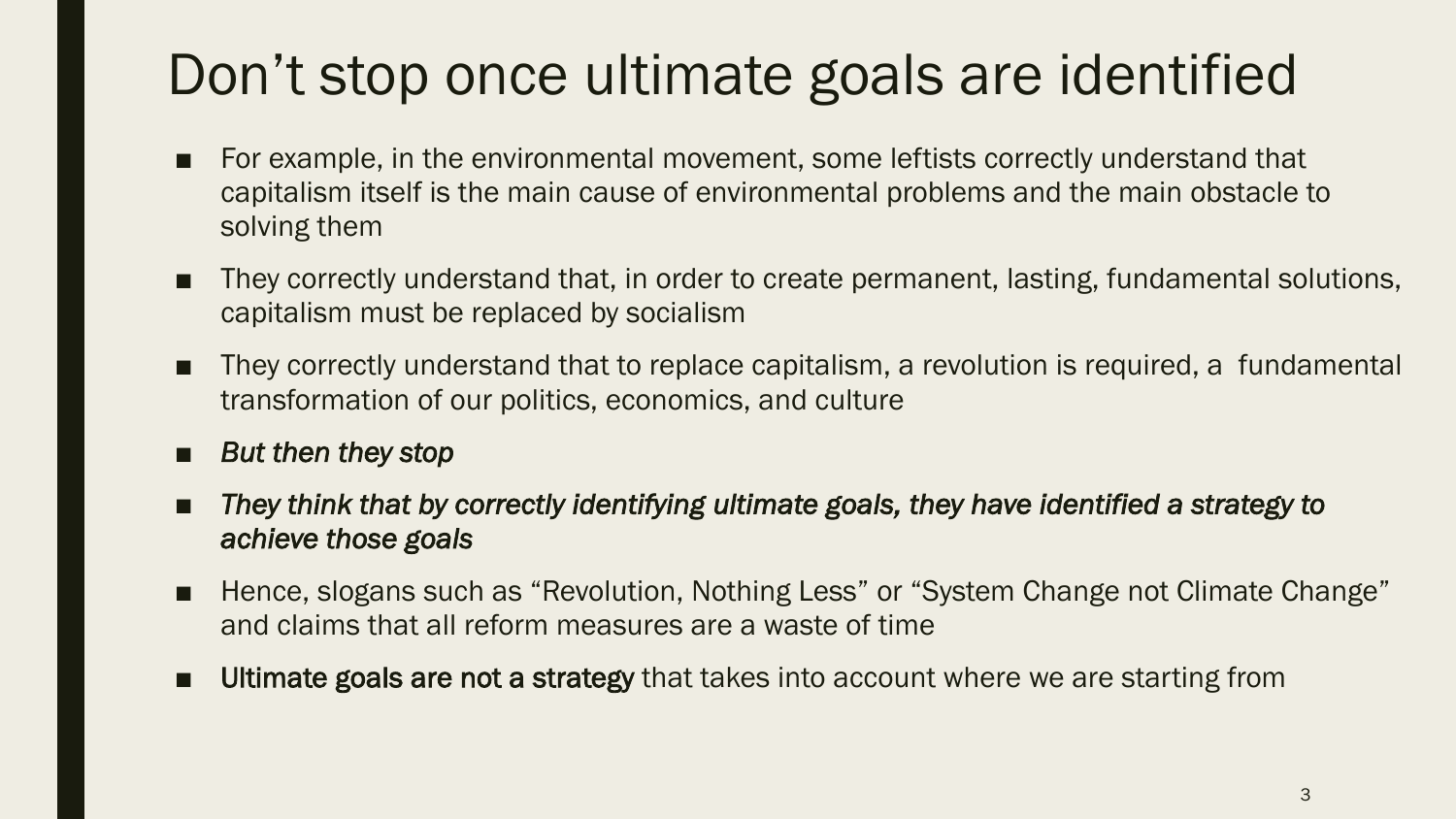## Development of strategy is a multi-task process, *which never stops*

- It never stops because the struggles and the balance of forces constantly change, so strategy has to change as well
	- *For example, the earth's climate is changing, which changes the material conditions of life, of production for human needs, of production of all kinds, of the economics which underlie politics*
	- *As people's understanding and mobilization around climate change issues grow and develop, that impacts economics, politics and culture is a great variety of ways, and worthwhile strategy must take those changes into account*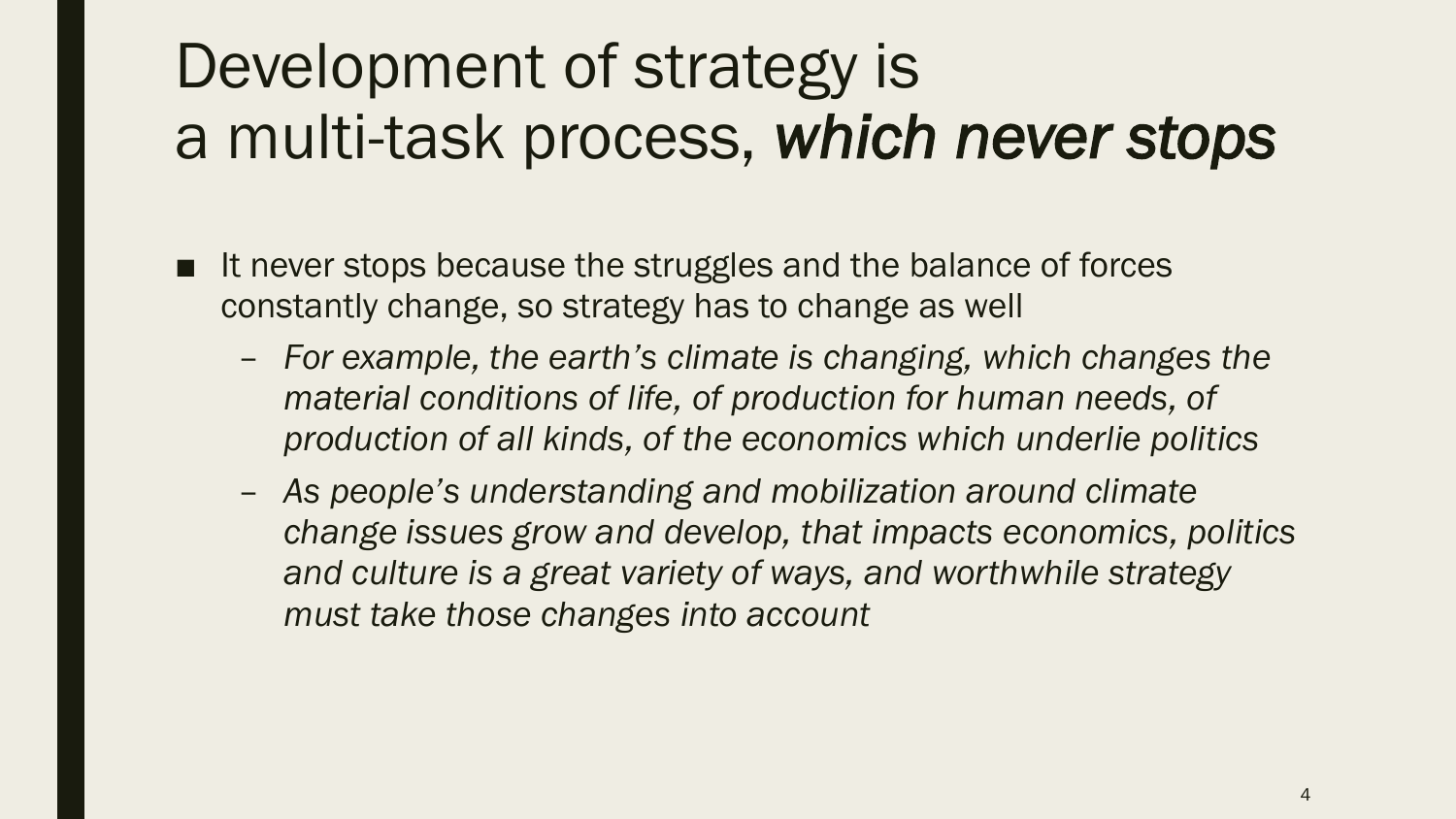# Elements of building a strategy

- Identifying ultimate goals is indeed part of the process, *just not the end point*
- Understanding current reality in depth is necessary
- A correct estimate of the political and economic **balance of forces** is the foundation
	- *Not only what the forces are but their levels of unity and division, their contradictions*
- An accurate and not idealistic view of the **people's struggles**, movements and organizations is essential
	- *For example, we need a third, people's party—that is not the same as having the*  forces necessary to create a successful, powerful third party based on the working *class*
- A deep understanding of what forces are required to accomplish fundamental change
	- *No shortcut around the need to win a majority of the working class and build broad alliances, coalitions, and movements*
- Understanding the need to adjust and fine-tune strategy as the balance of forces  $\mathsf{changes} \leftarrow \mathsf{S}$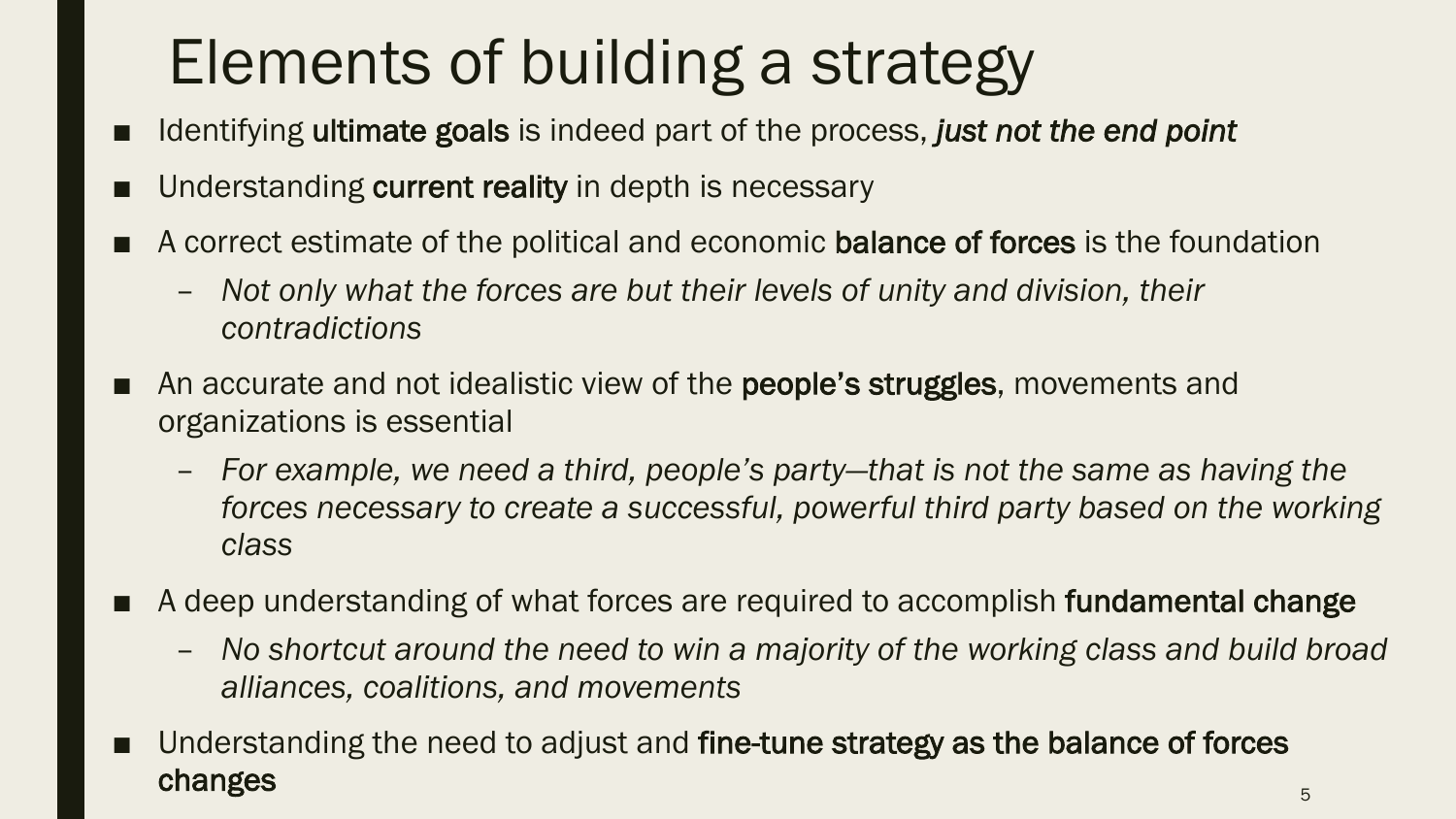## What a Strategy Needs to Do

- Identify the main enemy and obstacles, both immediate and long-term
- Identify the main forces for change and what is required to unify them
- Map out a **general path** from the current moment to ultimate goals
- Construct the general framework based not on abstract morality but on the main issues under contention and how issues can be related and linked
- Clarify what the next stage of struggle is and how we can become agents of conscious, transformative change?
- Acts as a flexible guide to the path of struggle, and helps keep in the forefront the most crucial issues and struggles
	- *For example, in the actual process of revolution, the main question is which class is in control of political power and initiative—and all other questions must be seen in relation to that main question*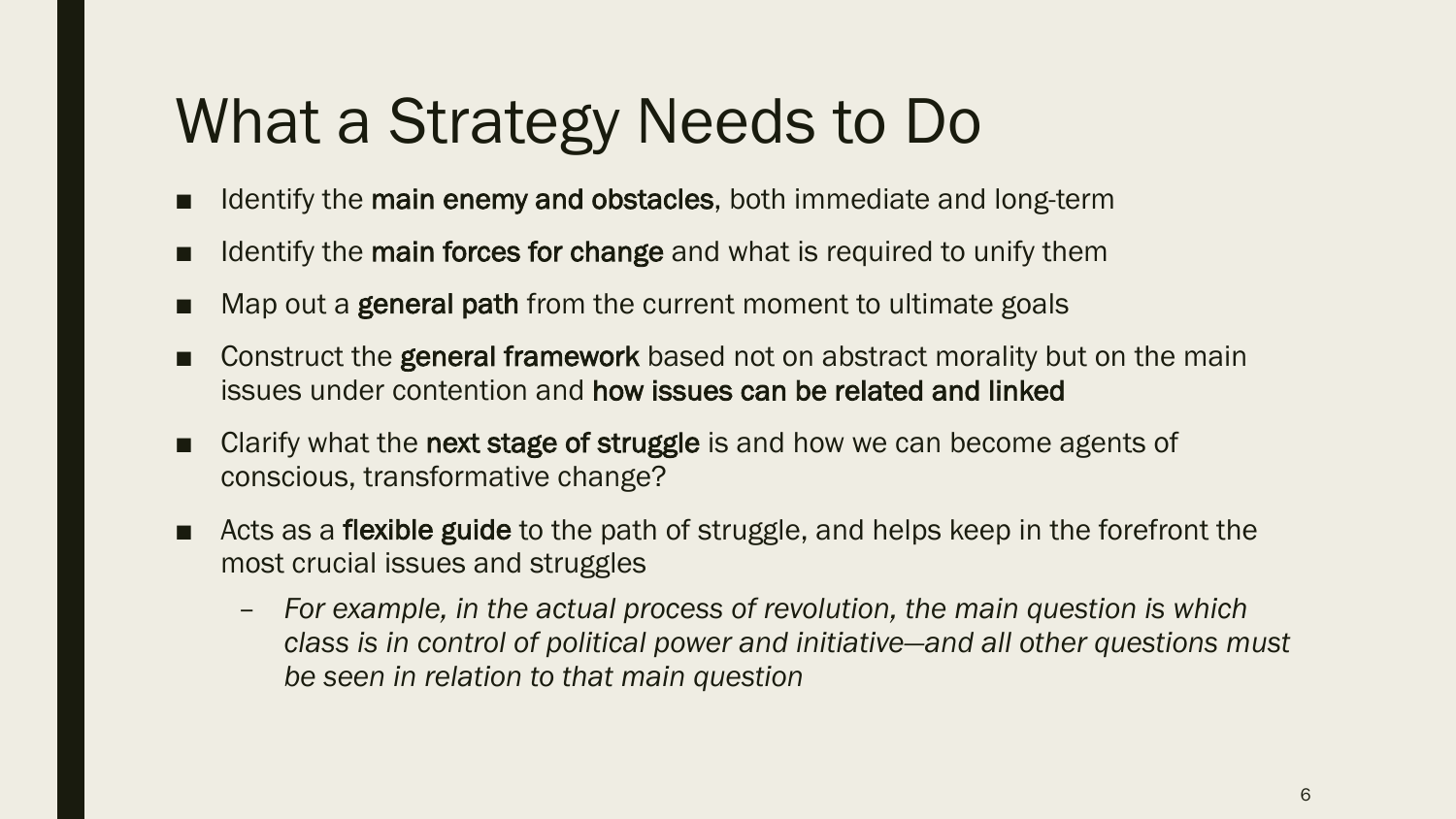#### In other words, in developing a strategy, we need to think dialectically

- See all struggles, movements, and issues as processes in motion, with internal contradictions
- Reject pressure to regard processes as static and unchanging
- Examine how things have changed up till now and for what those changes tell us about how to create change
- Understand that all processes are linked to many others-so while we must construct a strategy focused on U.S. political and economic realities, those realities are not disconnected from what is happening around the world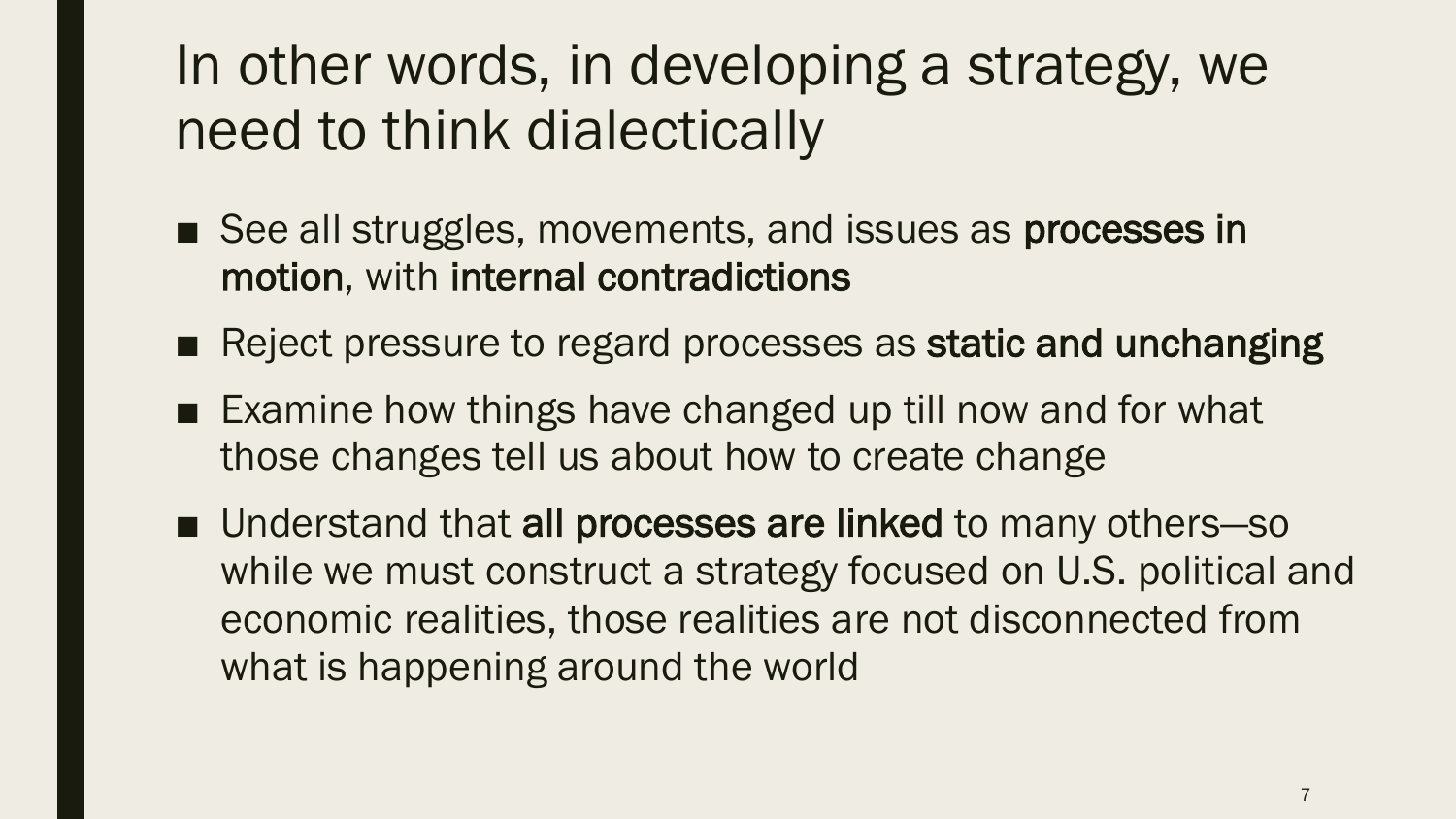## What does thinking dialectically mean in the context of strategy?

- Look for the contradictions which drive change
	- *For example, the contradiction between Trump "courting" construction union leaders, and his appointments to the Labor Department and support for national Right-to-Work legislation*
- Look for the tipping points between quantitative and qualitative change
	- *For example, getting 50% plus one of votes cast in U.S. winner-take-all elections*
- Look for **connections** to broader processes
	- *For example, the rising ultra-right, neo-fascist movements in Europe —how that is connected to the Trump phenomenon and what is driving this worldwide development*
- Look for the history of how a challenge developed
	- *For example, look at the role of the "mainstream" Republican leadership in encouraging and empowering the Tea Party—long before Trump's candidacy and an element of why his candidacy happened and succeeded*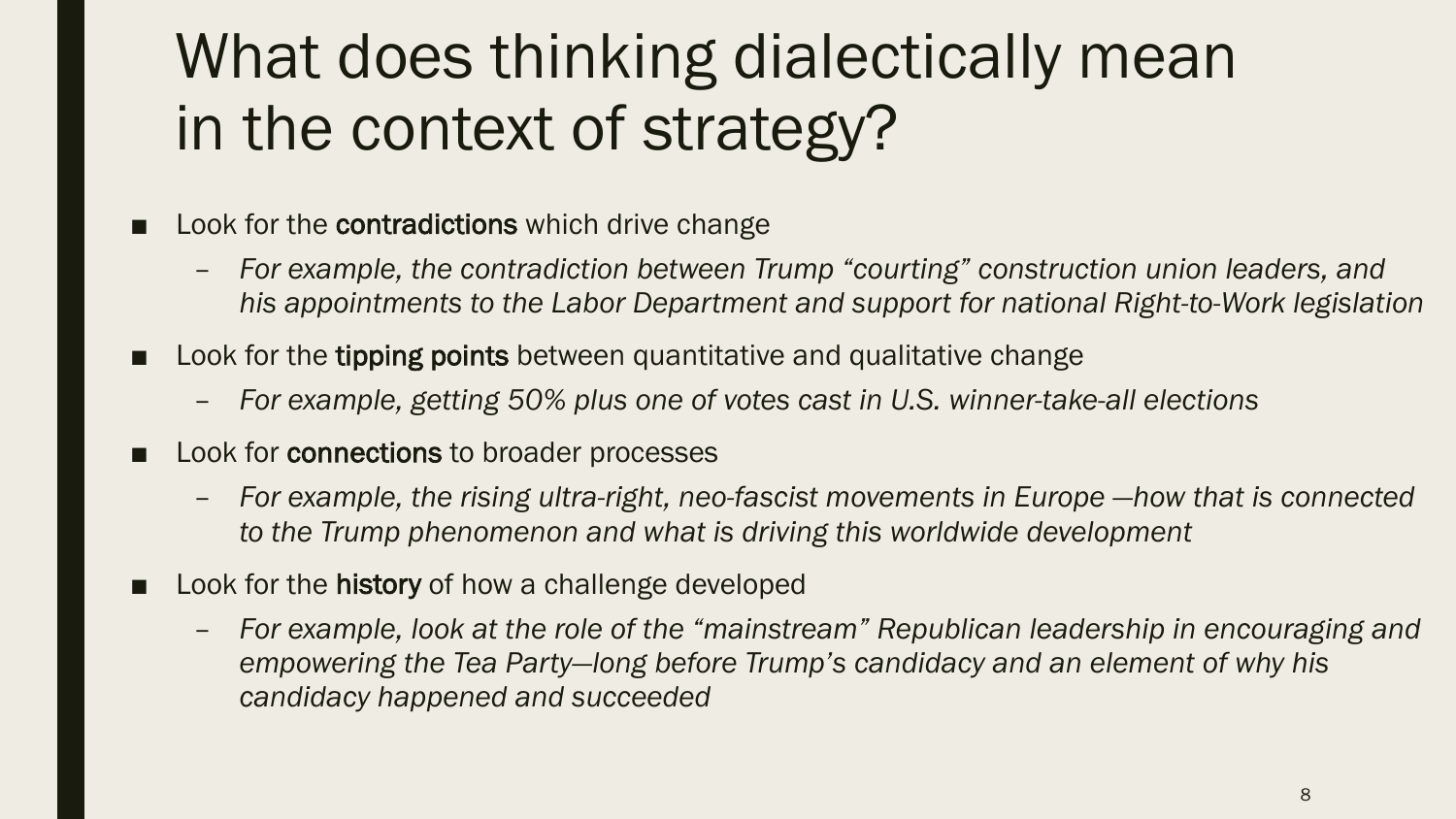#### ■ a strategy doesn't test itself

- *The test of a good strategy is whether it can operate as a successful guide to action*
- Good strategy requires the unity of theory and practice
	- *testing theory by working to apply it, measuring the results,*
	- *seeing where the contradictions are,*
- And then adjusting the strategy to match what has been learned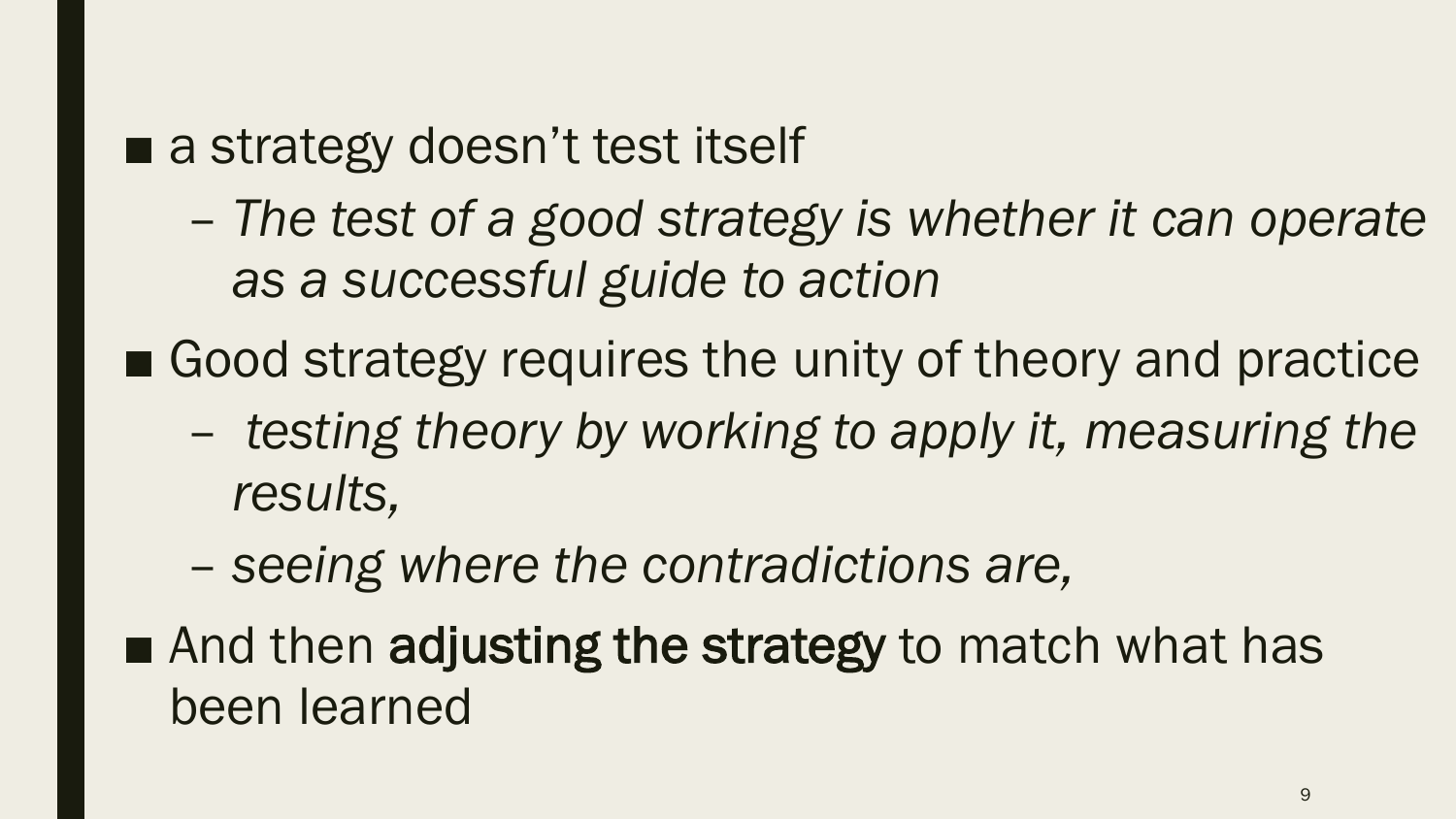## Without proposing a specific strategy, here are some points of necessity:

- The history of the U.S. can be seen in part as a continual set of struggles to expand and protect democracy, alongside efforts to thwart such progress
- **Racism has been central** to the construction of capitalism in the U.S., the central element of creating and maintaining division within the working class and progressive movements, and unity in the struggle against racism has been a powerful tool for change
- **Sexism is a crucial support for the system**, a source, like racism, of super-profits, a tool to divide movements, an obstacle to full unity—and women's movements have been inspirational for many
- The U.S. working class has never been organized into officially radical-led unions, along the lines of many European unions, so building working class unity is a complex process different from anywhere else
- While the working class is central to creating fundamental economic change, the working class alone can't do it—the working class needs to unite with broad sections of the people's movements, needs to not only unify within itself but win a decisive majority of the people—nothing less will win
- The two party system is the central reality of how our political system functions, and we can't wish that away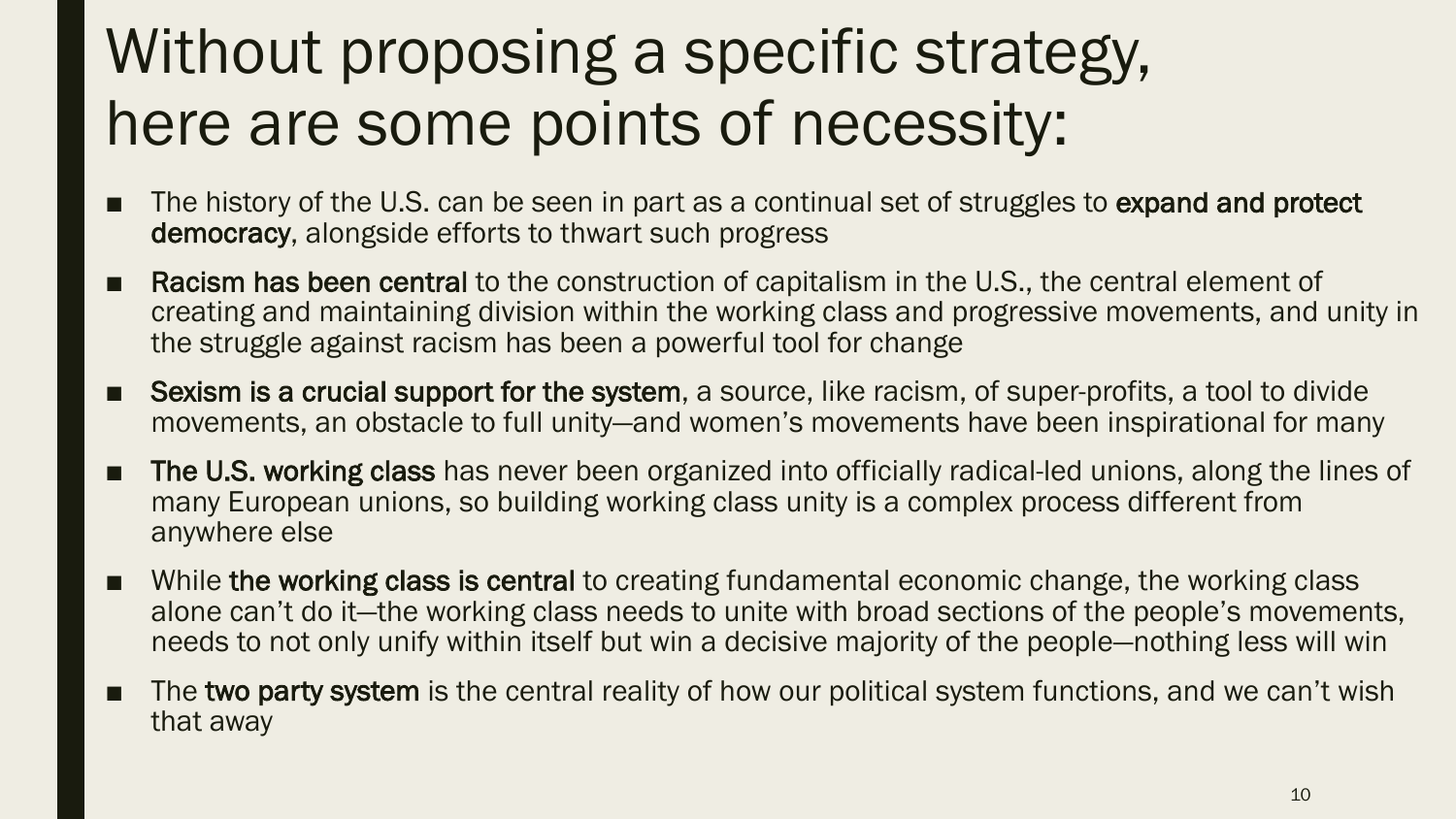## The Women's March January 20<sup>th</sup> demonstrated that

- Women's issues affect everybody, and cut across many ideological and cultural lines
- Without a struggle against sexism and misogyny, the unity we need can't be built
- Working for unity across gender lines and divisions is an essential part of the fight for full democracy, for the full participation of all in controlling and running society
- There is a mass hunger for resistance, a spontaneous response beyond what anyone expected
- Mass demonstrations can change the national conversation and mood 11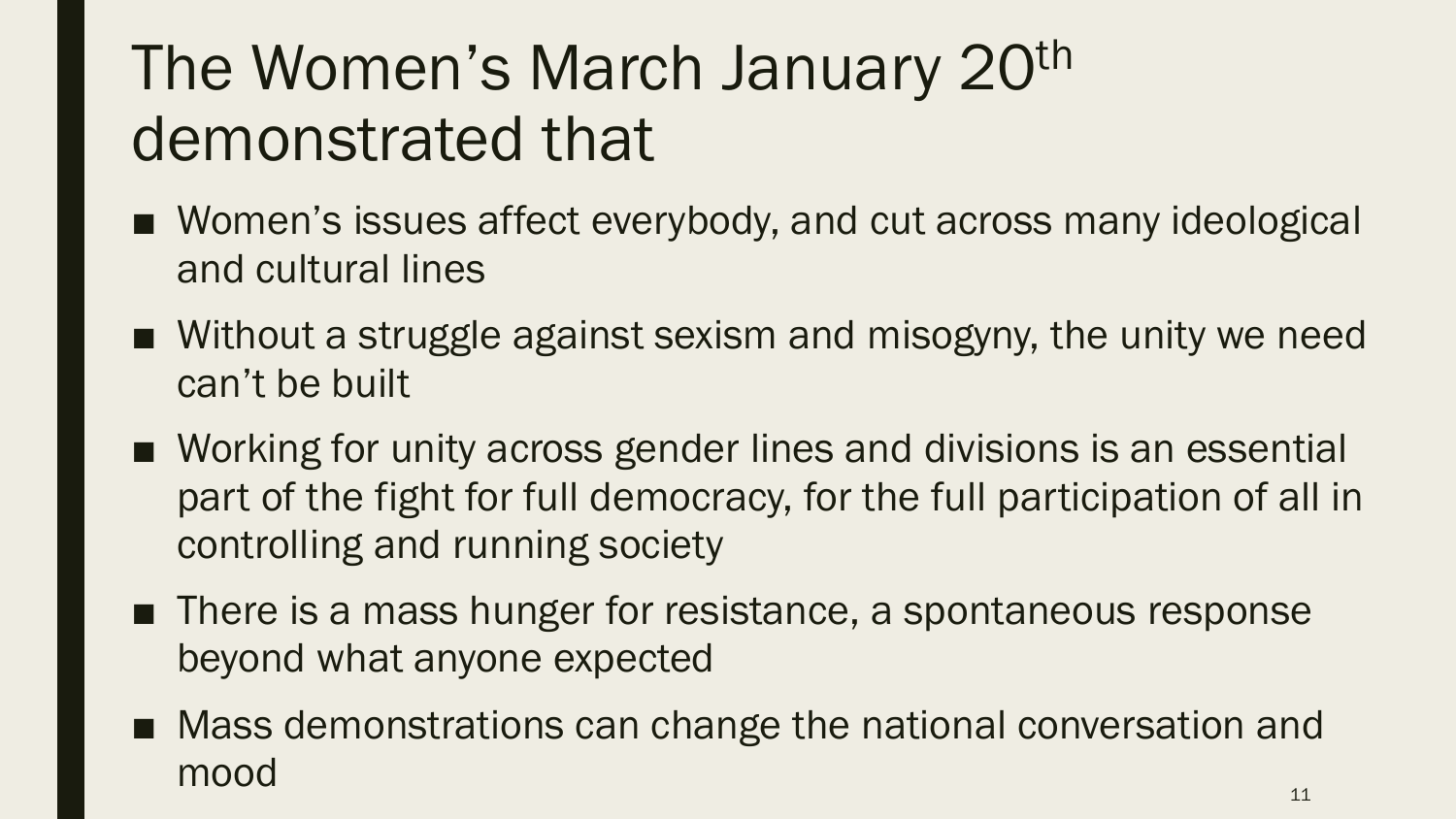## The airport demonstrations following Trump's exclusion order demonstrated

- That many understand the link between rights for immigrants and rights for all
- That people of many nationalities can be mobilized to actively fight oppression of a section of our people
- That militant and quick-responding resistance don't require smashing anything, yet can have a giant impact, and work alongside legal struggles
- That the resistance is nationwide, and while it is organized, there is also a spontaneous response to Trump's agenda and efforts to fight it
- That it is possible to actively resist, no matter what the Trump administration does and the set of the set of the set of the set of the set of the set of the set of the set o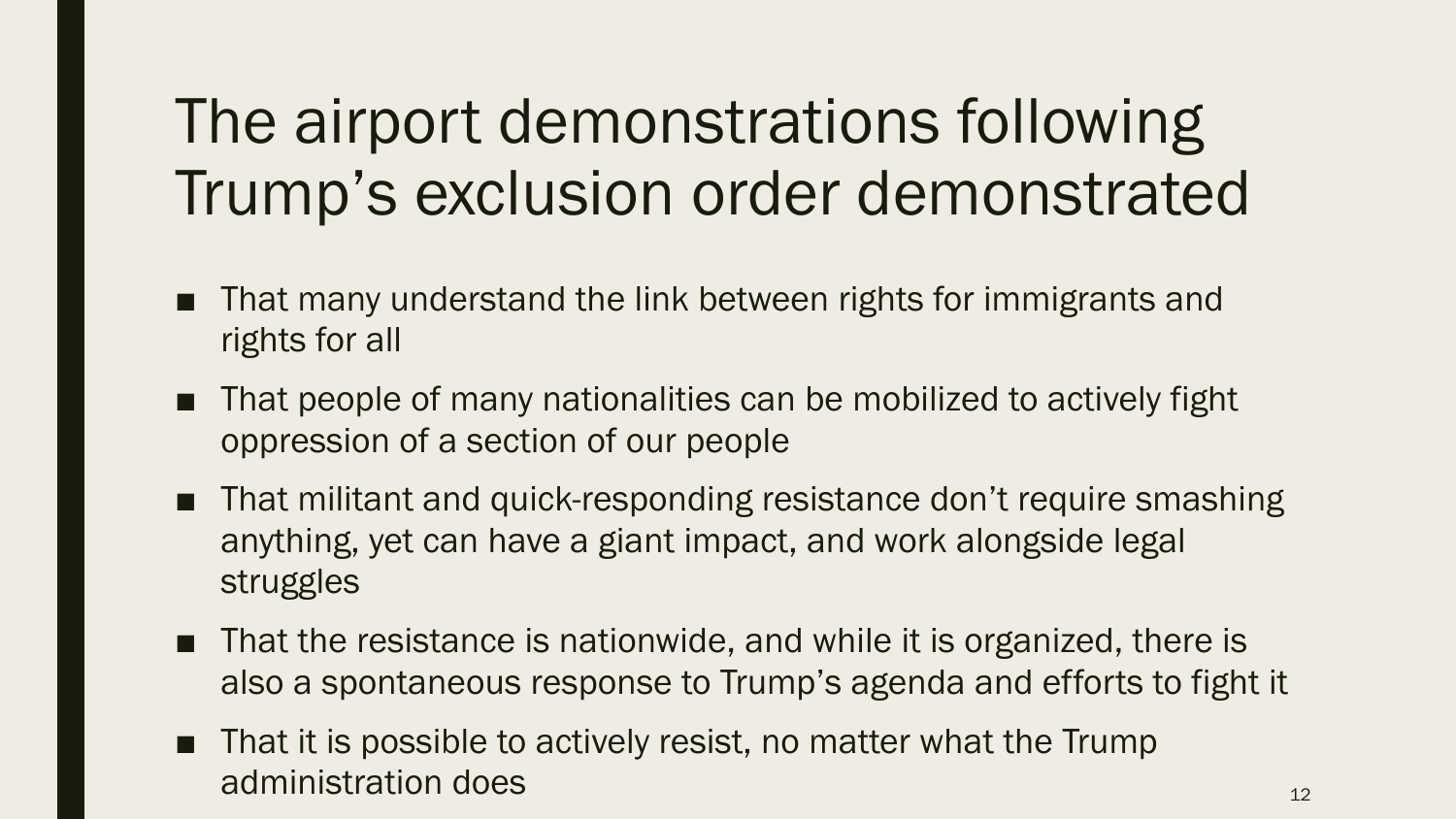## Some strategic challenges we can already see

- Some who oppose Trump focus on abstract moral issues ("is it moral to punch a Nazi in the face?") while ignoring the needs of the movement to reach tens of millions
- Republicans in the states are trying to make protests illegal, or force protesters to pay for policing, or face charges for obstructing commerce, or make it legal to run over protesters!
- Already in motion, ultra-right efforts to demonize protesters, liberals, socialists, communists, and internationalists will escalate
- The ultra-right tries to paint demonstrators as unpatriotic. If there is a war or military confrontation (way too likely given Bannon's ideology and Trump's loose-cannon "negotiating"), this "unpatriotic" campaign will escalate
- For many new to protest, there will be a temptation to get quickly frustrated, with the potential to degenerate into pointless gestures of anger
- Anarchists will act as parasites on the main body of demonstrators, detracting from the main message of unity and popular non-violent resistance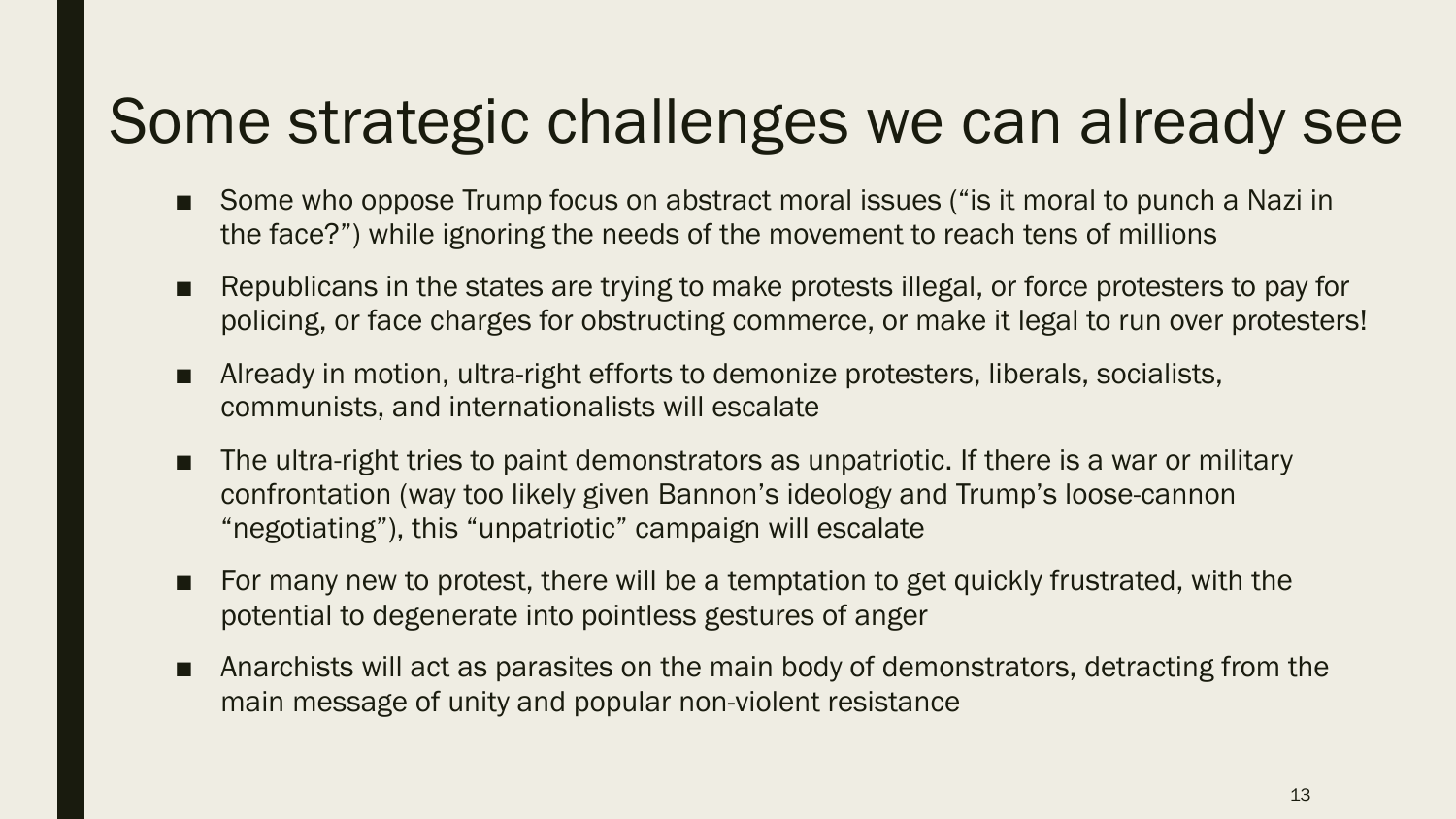### Ultra-left challenges, for example Chris Hedges call to "make America ungovernable."

- http://www.truthdig.com/report/item/make\_america\_ungovernable\_20170205?utm\_sourc e=forward-story&utm\_medium=email
- This call is based on a moralistic apocalyptic vision unconnected to real struggle—the mass demonstrations and resistance are damned with faint praise and derided as basically ineffective. Little is said about the need for a massive movement, and nothing about what it will actually take to build such a movement. Intentionally or not, it encourages gestures of resistance that may temporarily satisfy the moral imperative to resist, but that work against reaching, winning, and organizing the tens of millions who need to be reached.
- the ultimate flaw in this approach is it demonstrates no confidence that tens of millions can be reached or mobilized, so **Hedges is looking for another way out**. His analysis of the fascist potential of the Trump administration actions, while apocalyptic, is not too far off from my own worries about what they will attempt. But there is no successful strategy for stopping fascism that doesn't reach for tens of millions—"ungovernability" done by relatively small numbers will not work, so it is a dead end, no matter the motivations or sincerity of those proposing such strategy.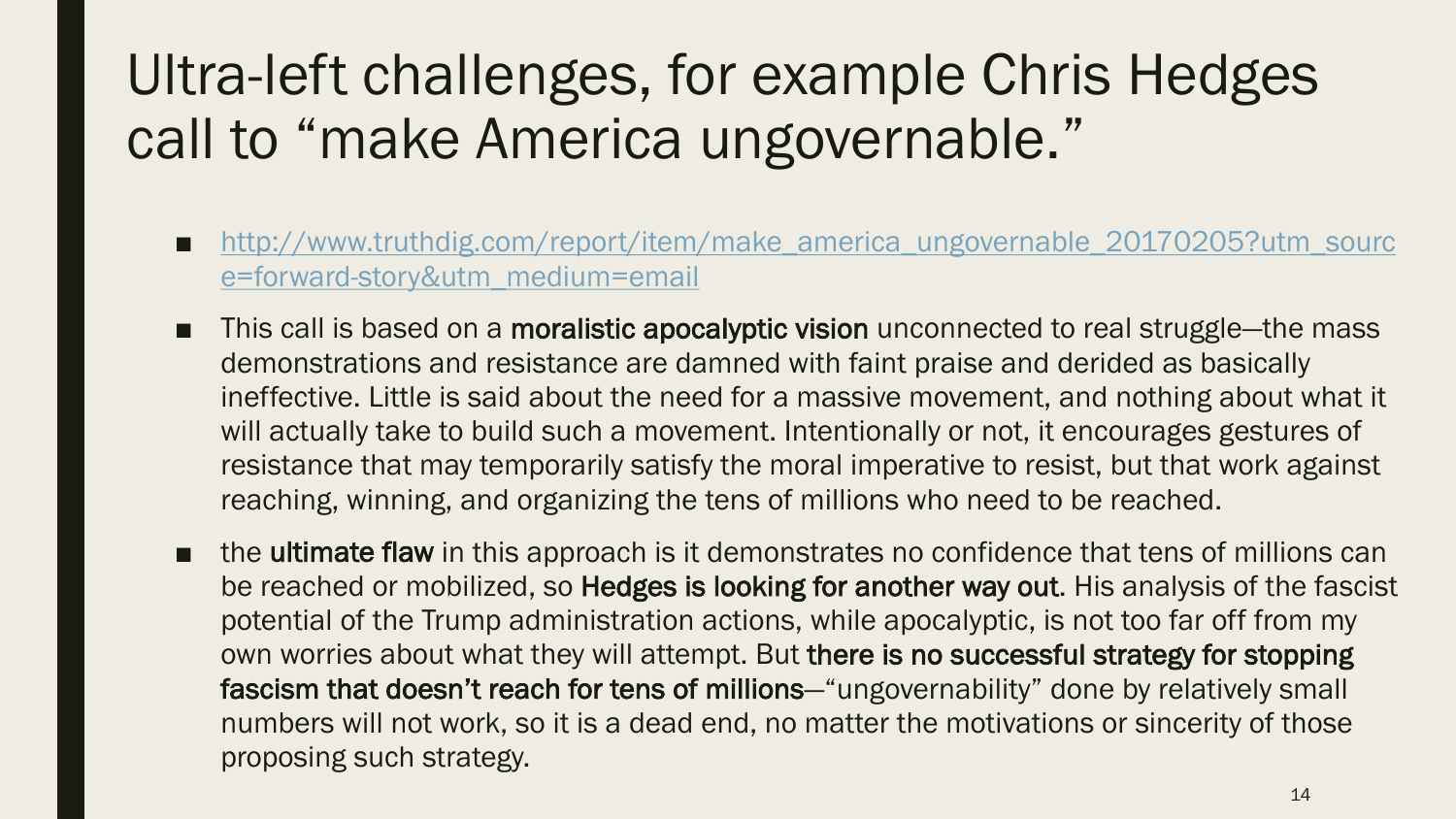## While we should reject calls for ineffective protest

- Hedges does call out anarchists for their reliance on counter-productive violence
- He quotes another who says that, while a general strike would be a real blow against fascism, that it "might" be premature!
- An article in Jacobin also notes that just calling for a general strike doesn't make an effective or massive one happen: https://www.jacobinmag.com/2017/02/generalstrike-donald-trump-womens-march-immigration-ban-ludlow-strike/

■ Nonetheless, all strategic proposals that avoid, for whatever reason, the need to unite and mobilize tens of millions are counter-productive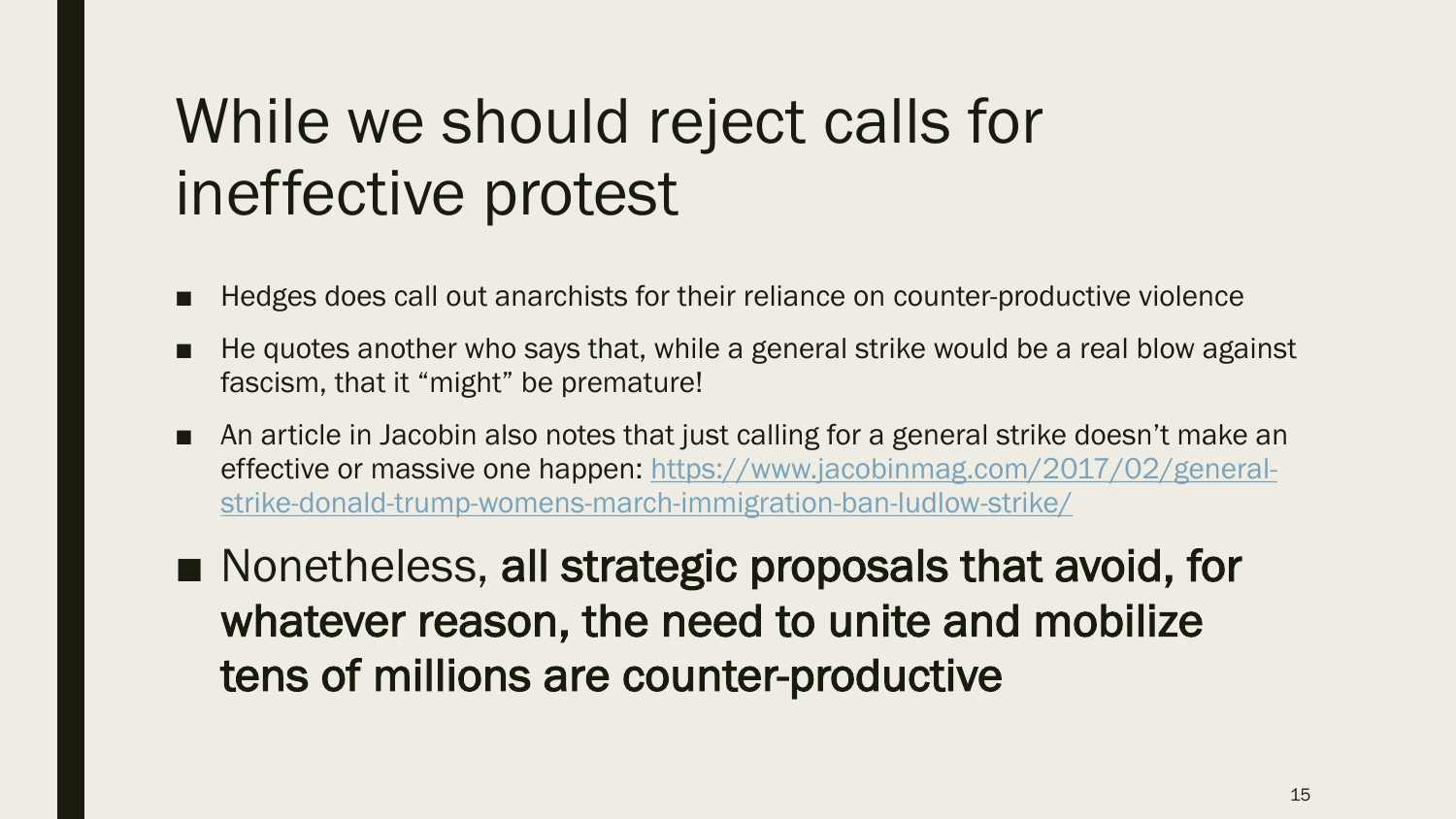#### For example, there are

- Calls to make the center the main target of attack, and various proposals to make Democratic leadership the main enemy
- This almost exactly duplicates the mistake made by the German Communist Party in the early 1930s. Before Hitler's ascension to the full power of the state, Thaelemann (head of the German Party) was quoted as saying "After Hitler, us." Communists saw Social Democrats as the main obstacle to workers coming to revolution, and therefore saw attacking Social Democrats as the main task.
- The German Party did attack the fascists, did engage in many street battles ("punching Nazis"), but didn't make its main task to unite all left and center forces against the fascist danger. This was one of many experiences which led to Dimitrov's speech to the 7<sup>th</sup> Congress of the Communist International, which criticized the German Party for not working hard enough for left unity, for working class unity, and for underestimating the fascist danger.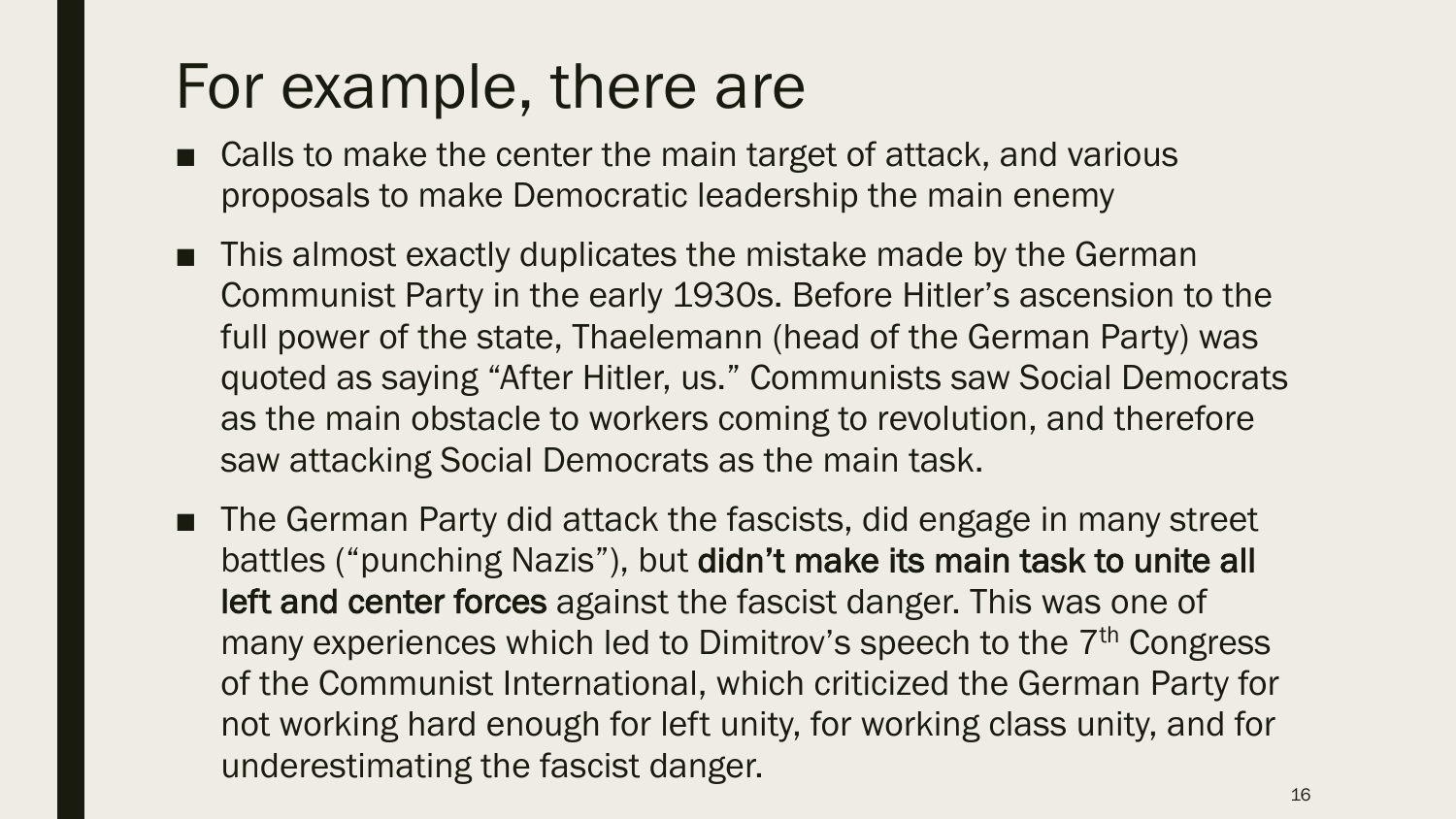There are plenty of justified criticisms of the center and of Democratic Party leadership

- We are not calling to mute such criticism
- Just that this not be the main focus
- And not detract from the main need of the present moment—building a sustained, organized mass multi-issue resistance movement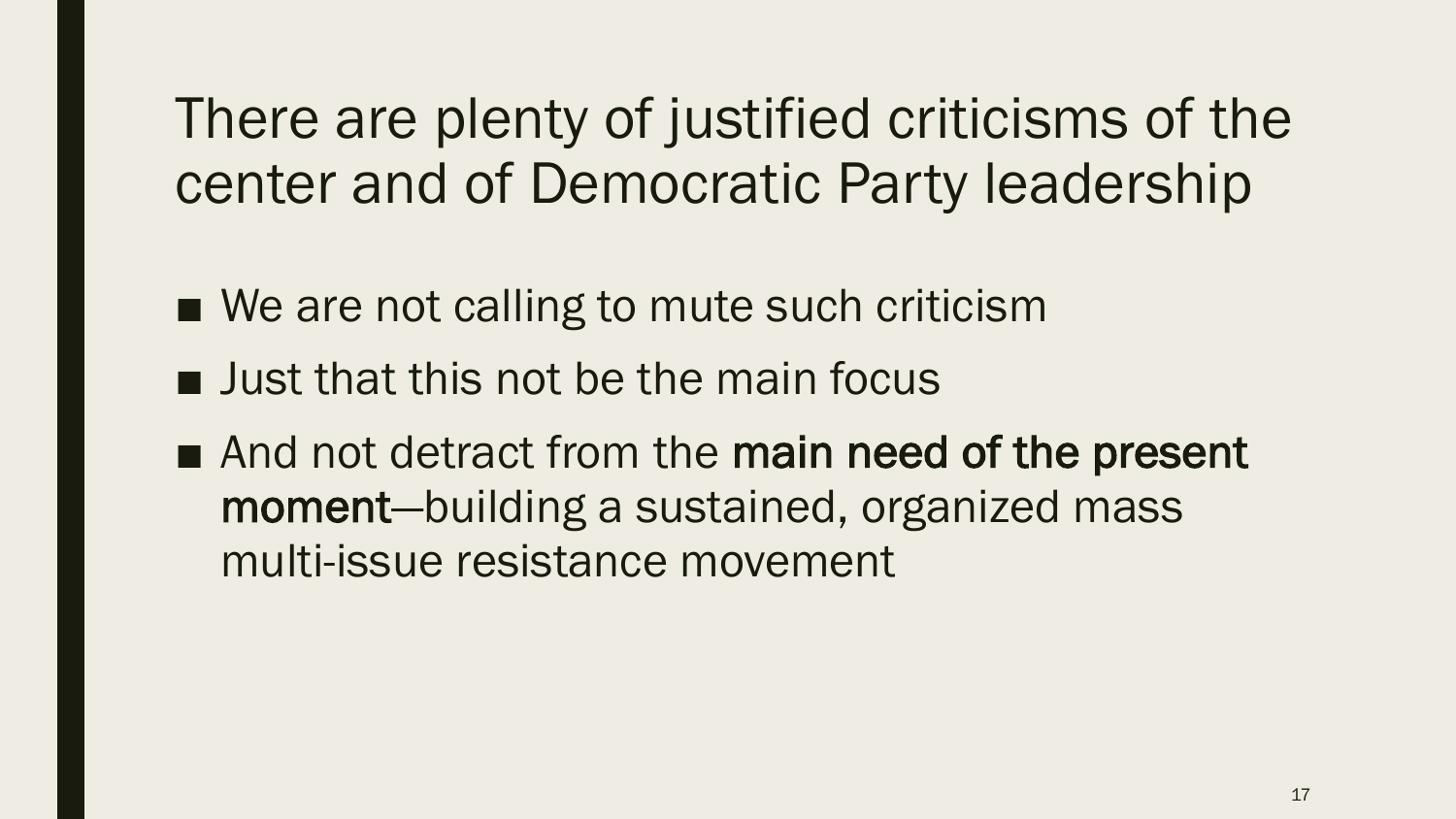#### Strategy helps us choose the right questions

- For example, the right question is NOT "is it moral to punch a fascist in the face?"
- The right questions ARE "Does punching individual fascists in the face defeat fascism? If our main task is to build the broadest movement possible, the only force capable of defeating moves towards fascism, does punching individual fascists in the face help build that movement?"
- Communists in Germany engaged in many street battles and that didn't defeat the Nazis or create the mass unity necessary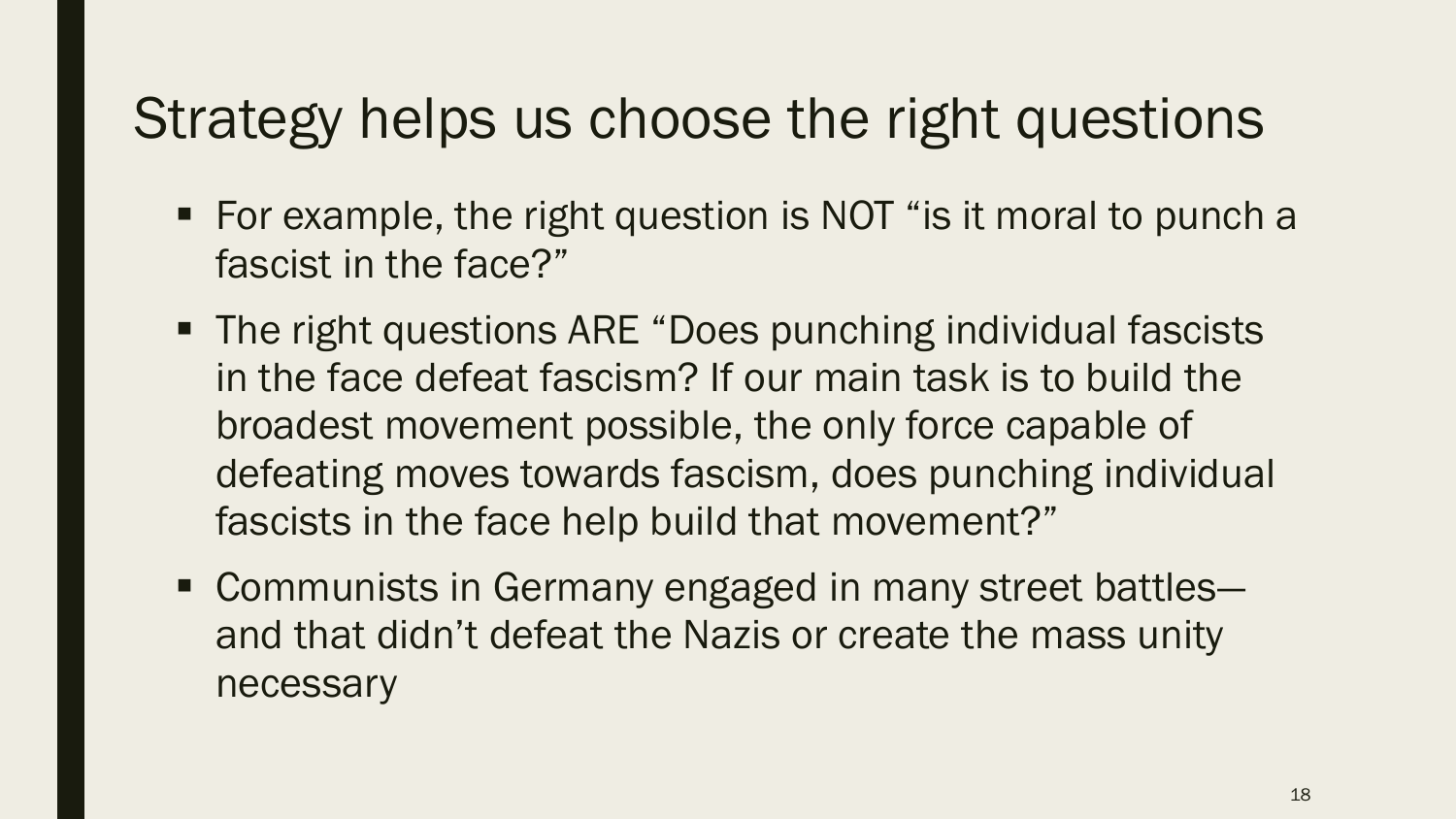#### Important to get the estimation of the balance of forces right

- The German Party in the early 1930s underestimated the danger of fascism. The Communist movement learned to be wary of the preliminary steps towards fascism, not to underestimate the danger—a correct lesson. However,
- Over-estimation leads to prematurely abandoning room for struggle, political space for protest and organized resistance
- Our own Party made *that* mistake (over-estimating the fascist danger) in the late 1940s/early 1950s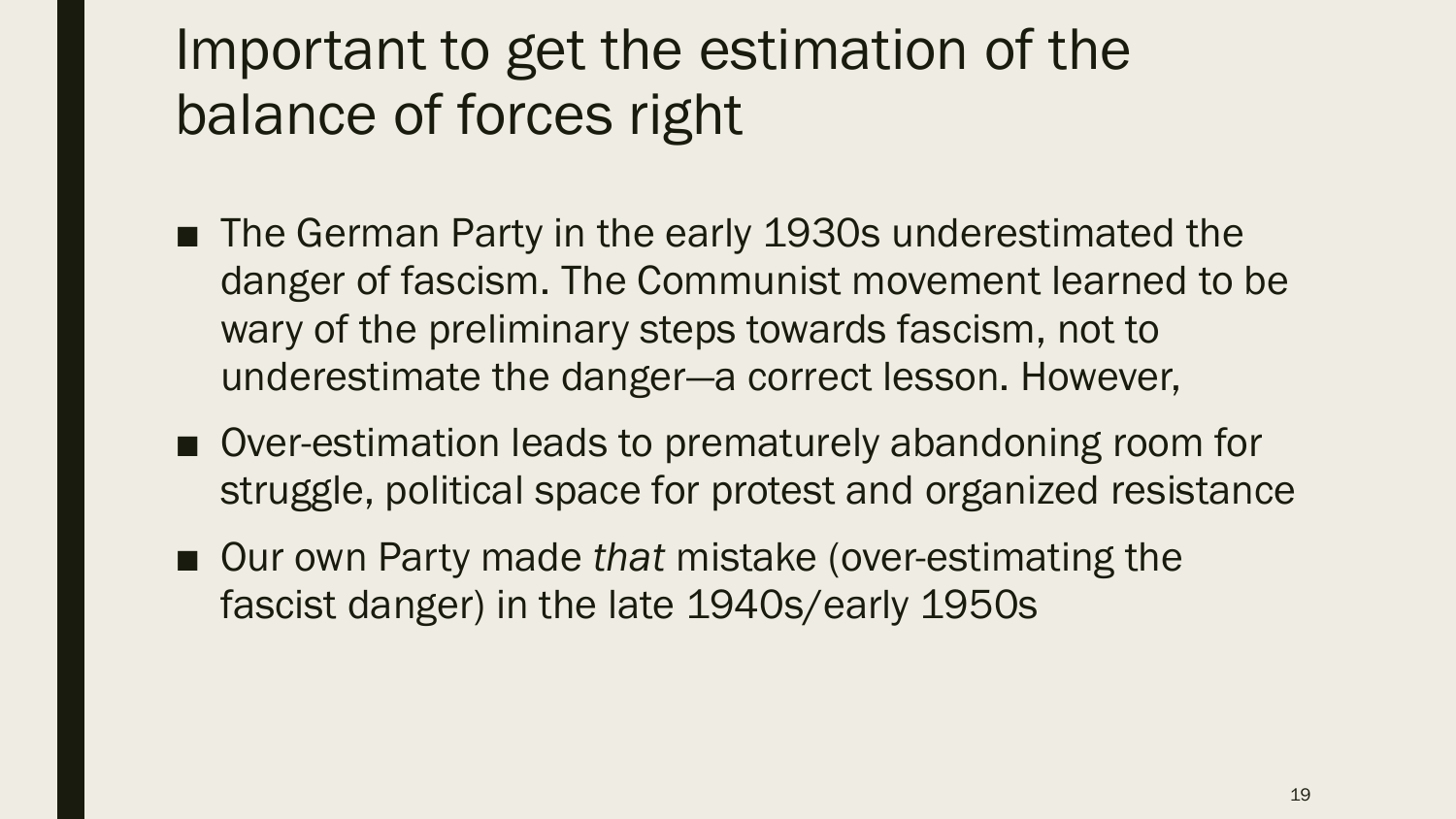#### Learning from our own Party history

- It was not a simple or straightforward mistake:
	- *There were real steps towards fascism in the U.S. during the McCarthy period*
		- McCarren Act authorizing concentration camps for political prisoners, deportations of radicals, blacklisting in many fields including education, nationalizing the railroads to break a strike, among many others
	- *The Party waged public and democratic struggles for rights and against those steps*
		- Stockholm Peace Appeal, to save the Rosenbergs, Committees for the Protection of the Foreign Born resisted deportations, legal battles over the Smith Act case and "little" Smith act cases in many states, civil rights struggles including the Genocide petition, electoral campaigns for the Progressive Party, etc.
	- Still, the Party made itself smaller, sent too much of its leadership underground, isolated itself from key allies
	- For example, in the National Negro Labor Council, the Party worked to disband *against the wishes* of other key members including Coleman Young
	- For example, disbanding the Labor Youth League with *only* 6,000 members
	- For example, deciding to reduce the size of the Party significantly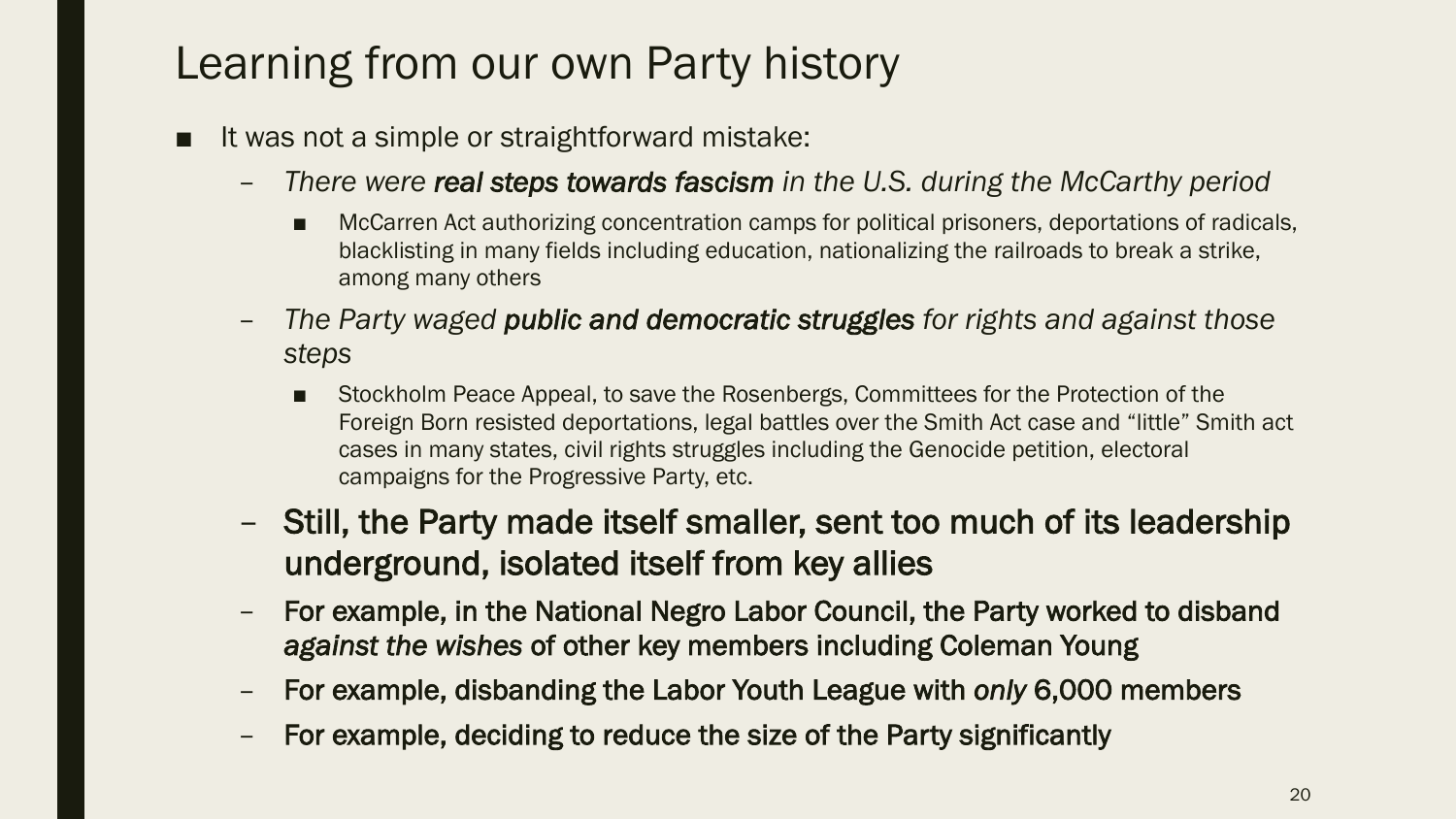### When we organize all our efforts for unity around the struggle to protect and extend democracy,

- We connect our struggles with powerful and well-known struggles from our country's history—the fights for civil rights for African Americans, the struggle to gain the vote for women, campaigns to end the poll tax and literacy tests, various struggles against laws to outlaw protest and the rights to organization, freedom of assembly, and free speech
- We turn the myths about how perfectly democratic the U.S. is, which have never been true, into a weapon, a way for people to understand that to make the myth of democracy true, we must fight to make it true
- We protect the right of all movements and people to protest, to organize, to demonstrate, to engage in civic politics—and this helps prevent the marginalization of progressive and radical politics, organizations, and movements and connects them to fights for the real needs of the people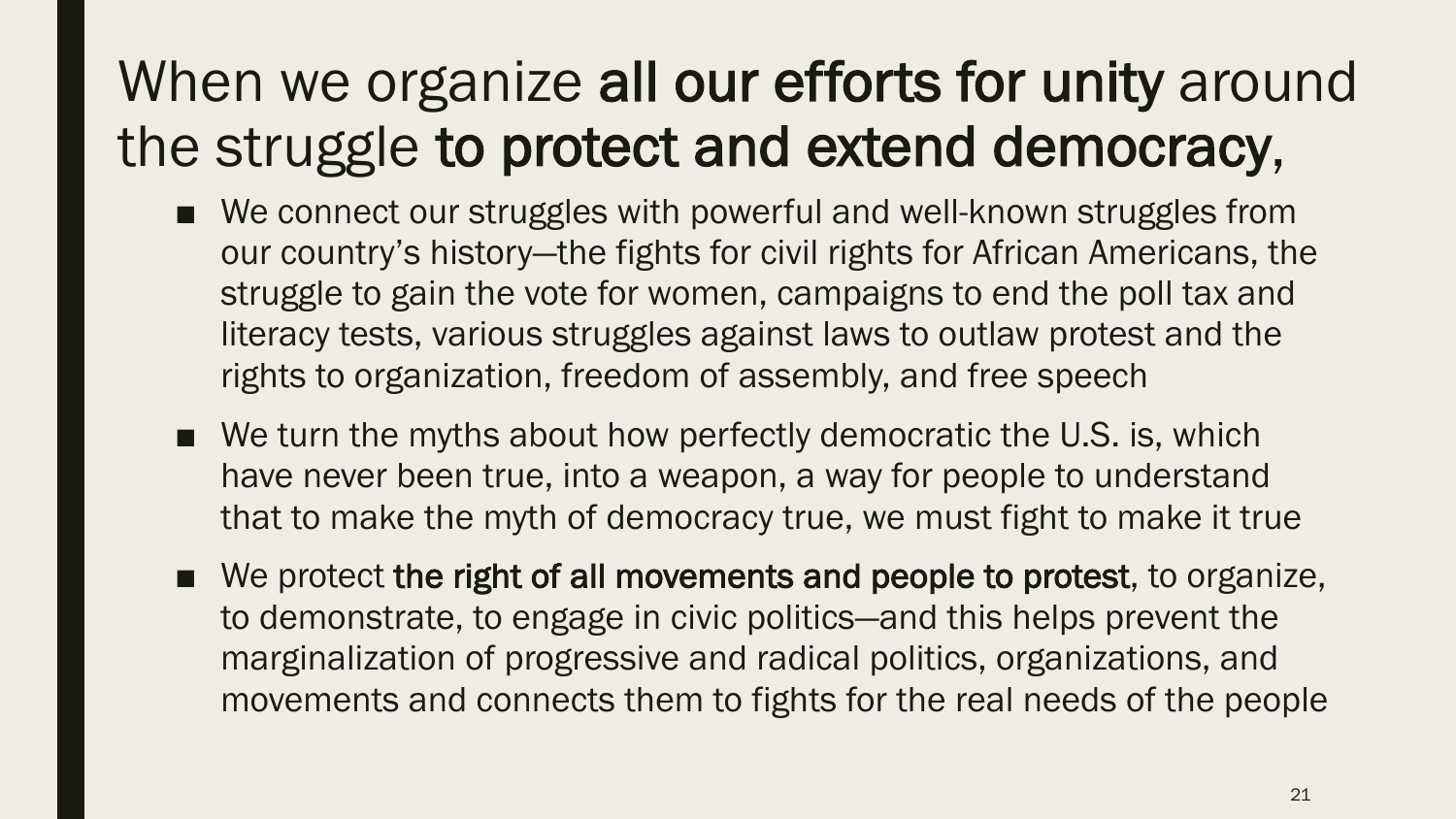## Strategy is

- A way to convince others to join us, because we have a realistic plan, one that makes sense of how their struggles are connected to the broad movement of history, democracy, and progress
- A test of our Marxist dialectical thinking and the unity of theory and practice
- A way to set priorities and avoid being pulled or driven off track
- Part of the struggle against ideological attacks and diversions
- A guide to action, not a blueprint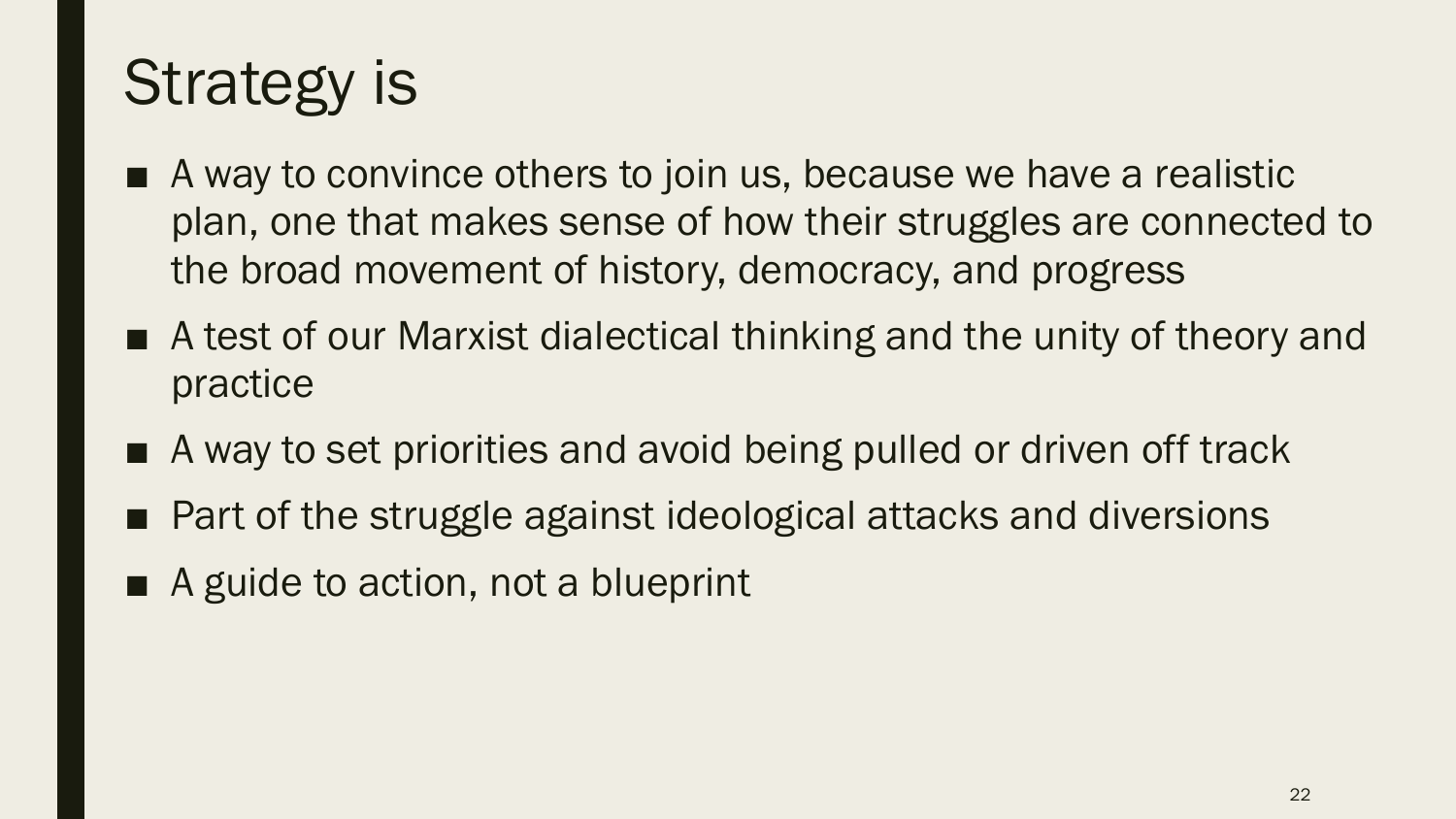## Strategy Matters

- Taking strategy seriously can avoid errors in estimating the balance of forces, avoid under- or over-estimating the danger of fascism, avoid either over-reliance on constitutional and political norms or not taking full advantage of the battle to protect constitutional and political norms
- Strategic errors can lead to errors in tactics in ways that matter to millions of people—focusing on punching Nazis rather than saving food stamps, for example
- Strategy keeps us focused on the mass resistance, on the need for unity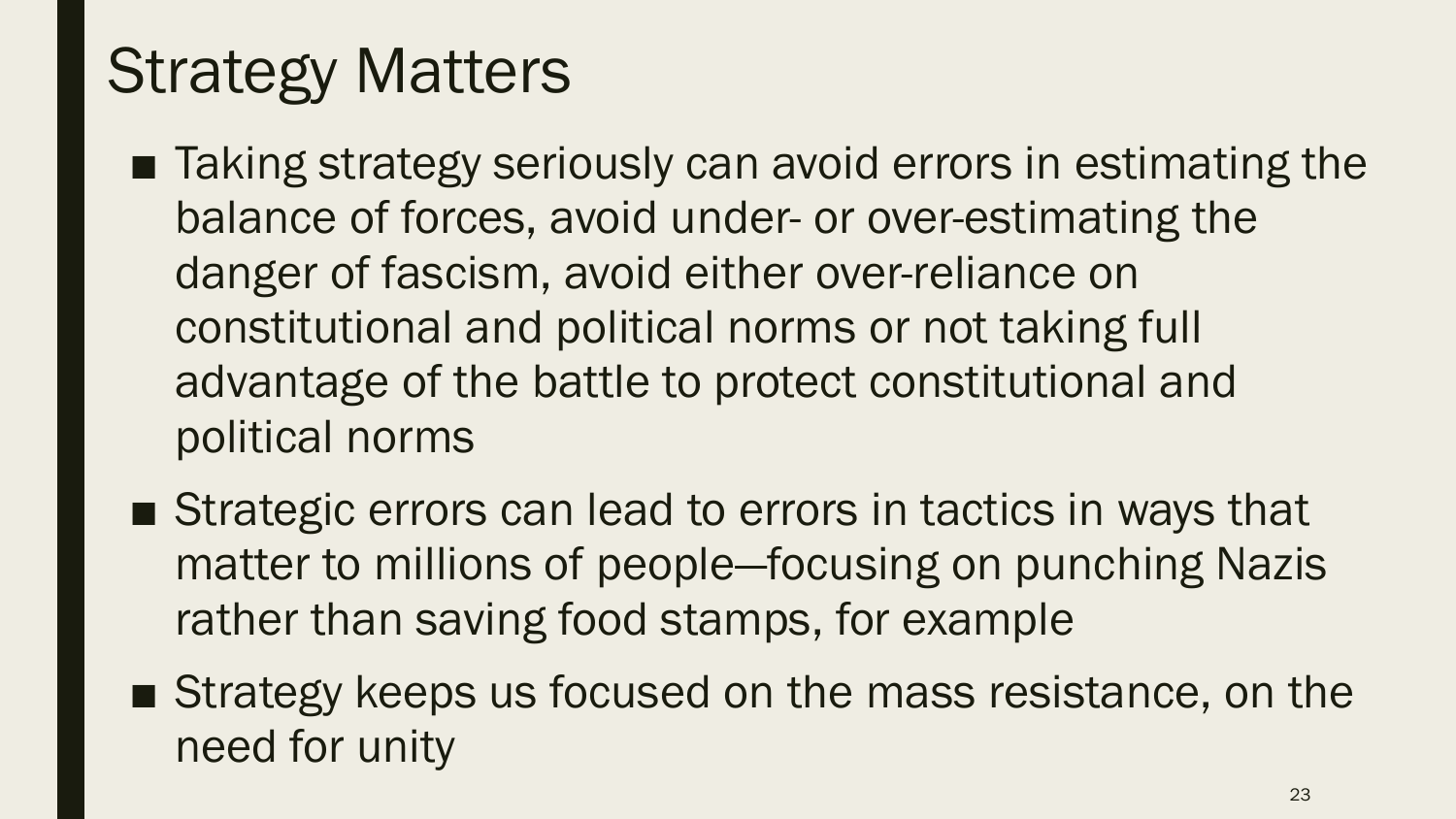#### Another framework example

- We could get lost in the details of the electorate and how different slices of it voted and shifted, but that draws attention away from a larger framework we shouldn't lose sight of:
- A basic problem (of course, not the only one) is that the U.S. electorate has been relatively closely divided for over three decades
	- *All of the focus on what "threw" the election to Trump can be all true, BUT*
	- *If the U.S. electoral system more closely resembled the actual sentiments of the majority of the total population, all this messing around at the edges wouldn't matter*
	- *It is only that closeness that allows the ultra-right to game the system with voter suppression, massive infusions of money to ultra-right candidates, etc.*
- Changing this has to be part of our calculation, another reason to place the battle for full democracy, at the center of our strategy.